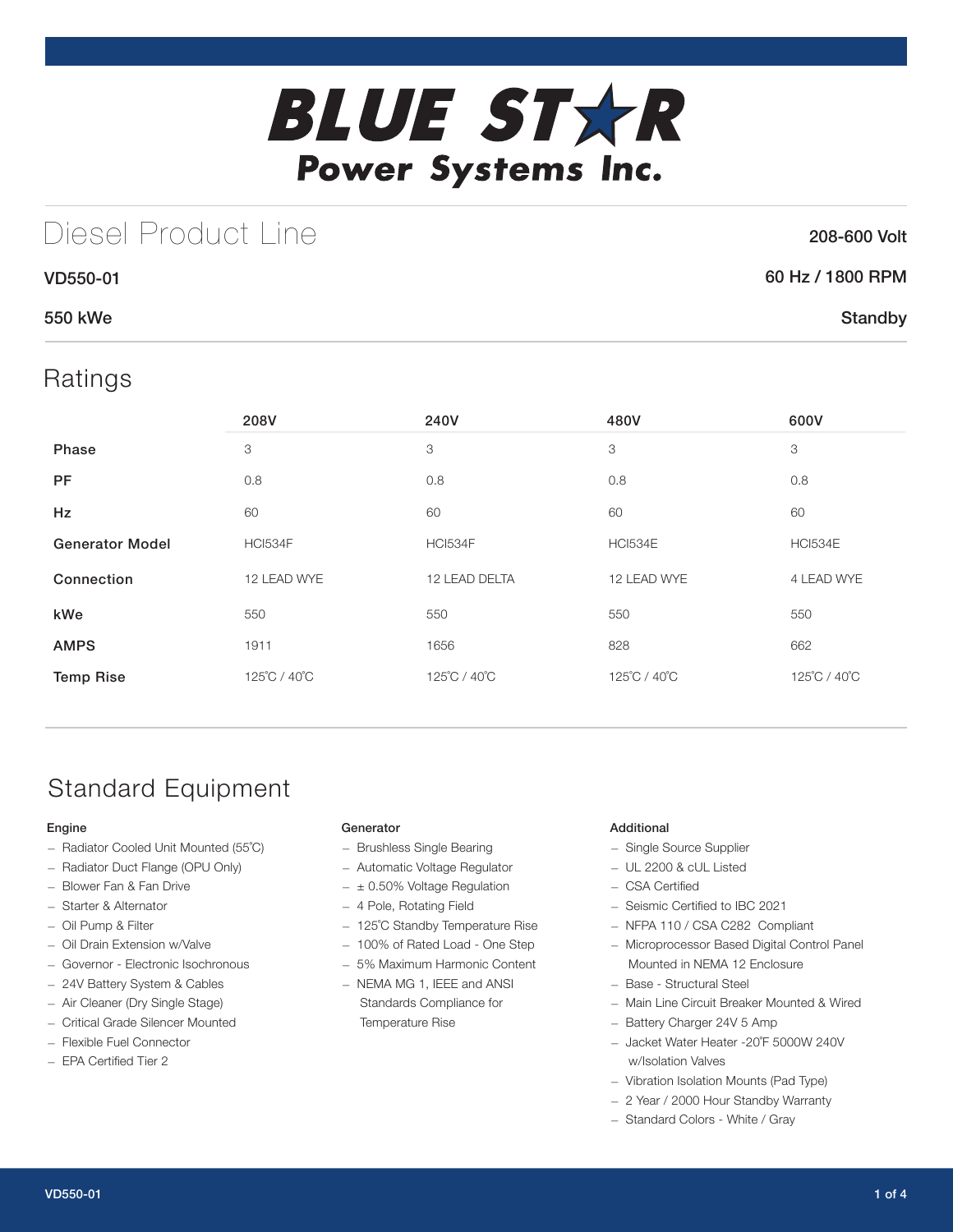550 kWe



# Application Data

| Engine                                                                   |                                                                  |                                      |                                                |
|--------------------------------------------------------------------------|------------------------------------------------------------------|--------------------------------------|------------------------------------------------|
| Manufacturer:                                                            | Volvo Penta                                                      | Displacement - Cu. In. (lit):        | 984 (16.1)                                     |
| Model:                                                                   | TAD1642GE-B                                                      | Bore - in. (cm) x Stroke - in. (cm): | 5.67 (14.4) x 6.50 (16.5)                      |
| Type:                                                                    | 4-Cycle                                                          | Compression Ratio:                   | 16.8:1                                         |
| Aspiration:                                                              | Turbo Charged, Air to Air CAC                                    | Rated RPM:                           | 1800                                           |
| <b>Cylinder Arrangement:</b>                                             | 6 Cylinder Inline                                                | Max HP Stby (kWm):                   | 821 (612)                                      |
| <b>Exhaust System</b>                                                    |                                                                  |                                      | Standby                                        |
| Gas Temp. (Stack): °F (°C)                                               |                                                                  |                                      | 954 (512)                                      |
| Gas Volume at Stack Temp: CFM (m <sup>3</sup> /min)                      |                                                                  |                                      | 4,153 (118)                                    |
| Maximum Allowable Exhaust Restriction: in. H2O (kPa)                     |                                                                  |                                      | 40.2 (10.0)                                    |
| <b>Cooling System</b>                                                    |                                                                  |                                      |                                                |
| Ambient Capacity of Radiator: °F (°C)                                    |                                                                  |                                      | 131 (55.0)                                     |
|                                                                          | Maximum Allowable Static Pressure on Rad. Exhaust: in. H2O (kPa) |                                      | 0.50(0.12)                                     |
| Water Pump Flow Rate: GPM (lit/min)                                      |                                                                  |                                      | 122 (462)                                      |
| Heat Rejection to Coolant: BTUM (kW)                                     |                                                                  |                                      | 14,104 (248)                                   |
| Heat Rejection to CAC: BTUM (kW)                                         |                                                                  |                                      | 9,042(158)                                     |
| Heat Radiated to Ambient: BTUM (kW)                                      |                                                                  |                                      | 10,724 (188)                                   |
| <b>Air Requirements</b>                                                  |                                                                  |                                      |                                                |
| Aspirating: CFM (m <sup>3</sup> /min)                                    |                                                                  |                                      | 1,603 (45.4)                                   |
| Air Flow Required for Rad. Cooled Unit: CFM (m <sup>3</sup> /min)        |                                                                  |                                      | 22,261 (630)                                   |
| Air Flow Required for Heat Exchanger/Rem. Rad. CFM (m <sup>3</sup> /min) |                                                                  |                                      | Consult Factory For Remote Cooled Applications |
| <b>Fuel Consumption</b>                                                  |                                                                  |                                      |                                                |
| At 100% of Power Rating: gal/hr (lit/hr)                                 |                                                                  |                                      | 37.4 (141)                                     |
| At 75% of Power Rating: gal/hr (lit/hr)                                  |                                                                  |                                      | 28.1 (106)                                     |
| At 50% of Power Rating: gal/hr (lit/hr)                                  |                                                                  |                                      | 18.8 (71.0)                                    |
| <b>Fluids Capacity</b>                                                   |                                                                  |                                      |                                                |
| Total Oil System: gal (lit)                                              |                                                                  |                                      | 12.7(48.0)                                     |
| Engine Jacket Water Capacity: gal (lit)                                  |                                                                  |                                      | 8.72 (33.0)                                    |
| System Coolant Capacity: gal (lit)                                       |                                                                  |                                      | 15.9 (60.0)                                    |

Deration Factors: Rated Power is available up to 4,920 Ft (1,500 m) at ambient temperatures to 122°F (50°C). Consult factory for site conditions above these parameters.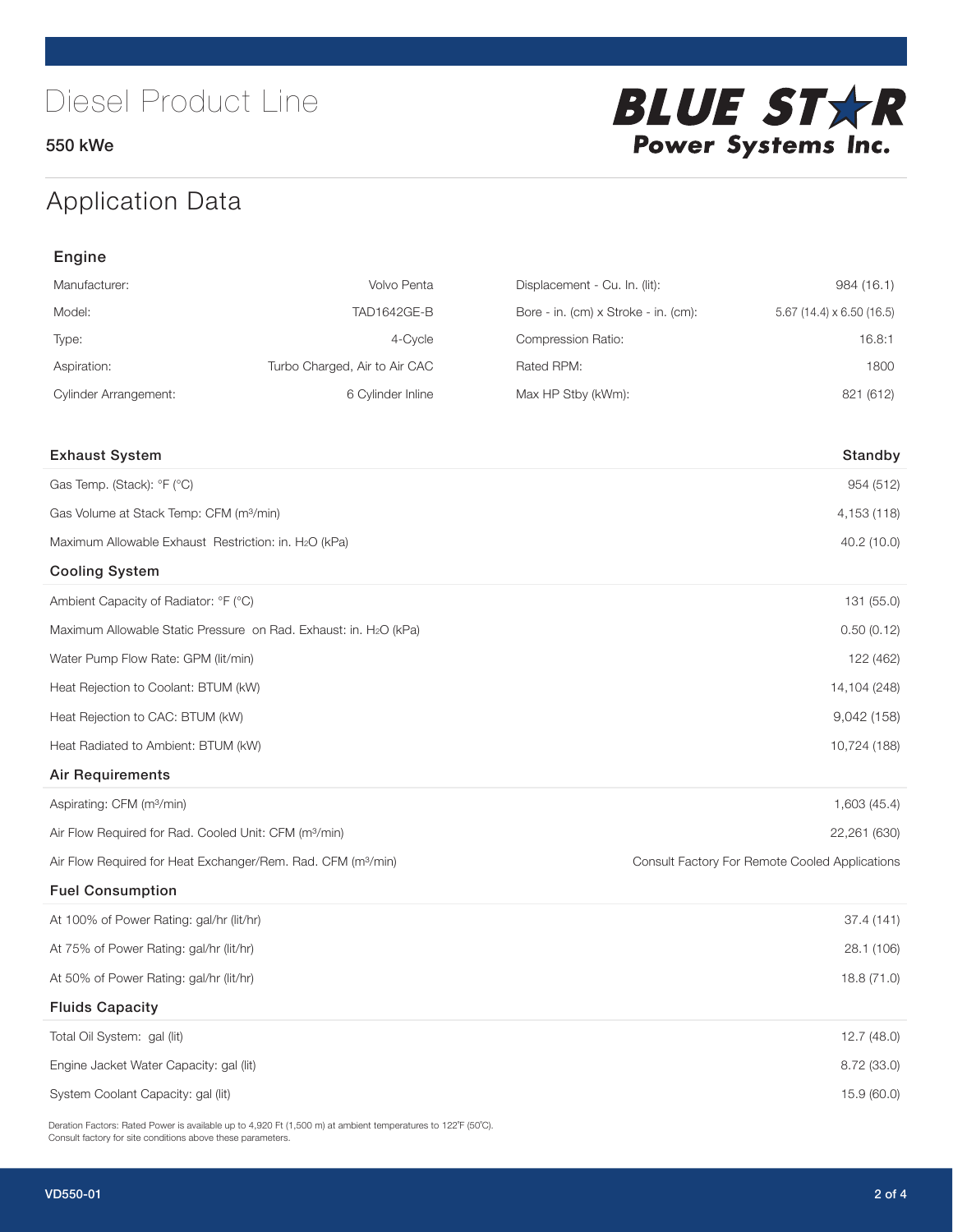# Diesel Product Line

### 550 kWe



## DCP7310 Control Panel

#### Standard Features

- Digital Metering
- Engine Parameters
- Generator Protection Functions
- Engine Protection
- CAN Bus (J1939) ECU Communications
- Windows-Based Software
- Multilingual Capability
- Remote Communications to DSE2548 Remote Annunciator
- 8 Programmable Contact Inputs
- 10 Contact Outputs
- RS485 Communicator Interface
- cULus Listed, CE Approved
- Event Recording
- IP 65 rating (with supplied gasket) offers increased resistance to water ingress
- NFPA 110 Level 1 Compatible

# Weights / Dimensions / Sound Data

|            | $L \times W \times H$        | <b>Weight Ibs</b> |  |  |
|------------|------------------------------|-------------------|--|--|
| <b>OPU</b> | $140 \times 72 \times 98$ in | 10,225            |  |  |
| Level 1    | 180 x 72 x 103 in            | 11,875            |  |  |
| Level 2    | 180 x 72 x 103 in            | 11,975            |  |  |
| Level 3    | 225 x 72 x 103 in            | 12.375            |  |  |
|            |                              |                   |  |  |

Please allow 6-12 inches for height of exhaust stack.

|         | No Load | <b>Full Load</b> |
|---------|---------|------------------|
| OPU     | 92 dBA  | 94 dBA           |
| Level 1 | 87 dBA  | 90 dBA           |
| Level 2 | 82 dBA  | 84 dBA           |
| Level 3 | 74 dBA  | 76 dBA           |



STOP MANUAL OPTION AUTO ALARM START

[AUTO]

**BLUE STAR** Power Systems Inc.

Manual Mode Button and Indicator United States and Indicator United States and Indicator United States and Indicator United States and Indicator United States and Indicator United States and Indicator United States and Ind Configurable Button -  $\Box$  Auto Mode Button and Indicator

DIGITAL CONTROL PANEL

Module Display  $\Box$ 

 $\bullet$  $\bullet$  $\bullet$ 

 $\circledcirc$ 

Menu Navigation

Open Generator (Manual Mode Only)

Generator Breaker LED

Stop / Reset Mode Button and Indicator

 $\bullet$  $\overline{\bullet}$ 

 $\sigma$ 

՟Պ

Close Generator (Manual Mode Only)

Generator Available LED

L Start Button

 $\blacksquare$